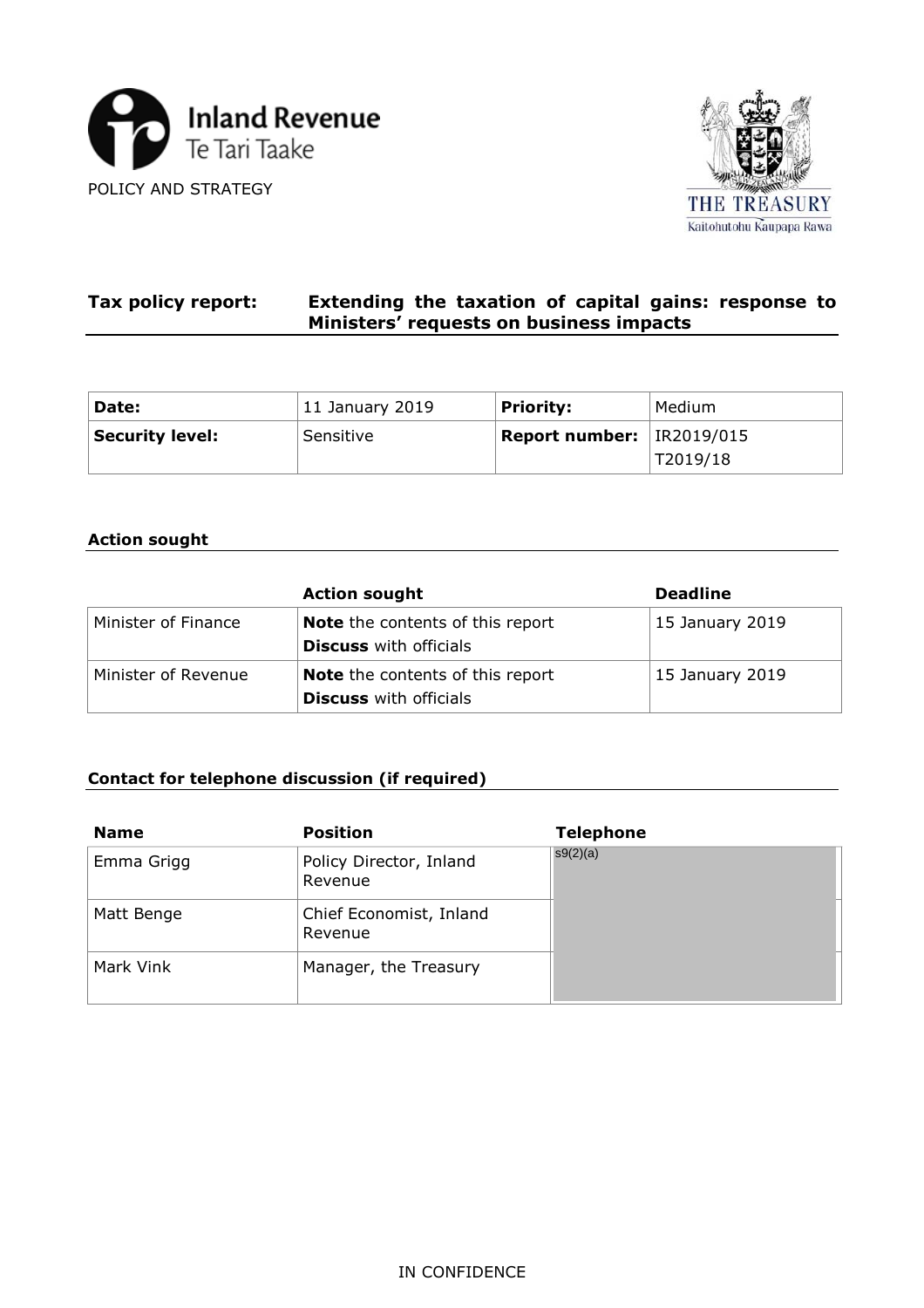11 January 2019

Minister of Finance Minister of Revenue

# **Extending the taxation of capital gains on business: response to Ministers' requests on business impacts**

### **Executive summary**

- 1. At our meeting on 17 December 2018, you requested information on the following:
	- • Tax-free thresholds or exemptions for small business owners from a capital gains tax (e.g., a lifetime threshold exemption or retirement exemption);  $s9(2)(f)(iv)$
	- is adopted in extending the taxation of capital gains. • Options to reduce valuation costs for businesses if a Valuation Day approach

### **Tax-free thresholds or exemptions for small business owners**

- small business owners. In Australia and South Africa, these provisions are linked owners. 2. Tax-free thresholds and exemptions are used by some countries such as Australia, Canada and South Africa to provide concessional tax treatment of capital gains for to retirement, while in Canada they are 'lifetime exemptions'. Other countries, such as the UK and US, do not have retirement or lifetime exemptions for small business
- may be taxed at reduced KiwiSaver PIE tax rates rather than personal tax rates. may be taxed at reduced KiwiSaver PIE tax rates rather than personal tax rates.<br>This is less concessionary than other countries, particularly Australia, as the capital gains are still subject to tax (albeit at a lower rate) rather than exempt. However, than New Zealand. Therefore, the Australian exemptions should be less distortionary than they would be in a New Zealand context. 3. The Tax Working Group is likely to recommend a one-off retirement concession where the first \$500,000 of capital gains derived from a closely-held active business the tax treatment of retirement savings is generally more concessionary in Australia
- small business owners, these are outweighed by a number of other considerations including equity, efficiency, integrity and fiscal matters. If the Government wishes deductible legal expenditure from \$10,000 to \$20,000), or other business tax 4. We consider that while there may be some benefits in providing a concession for to reduce the impact on small businesses of extending the taxation of capital gains, we would suggest considering other measures including compliance cost savings measures proposed by the Group (e.g., lifting the threshold for automatically measures such as lifting the threshold for low value asset write-offs (currently \$500).

s9(2)(f)(iv)

IR2019/015; T2019/18: Extending the taxation of capital gains: Response to Ministers' requests on busniess impacts Page **1** of **14**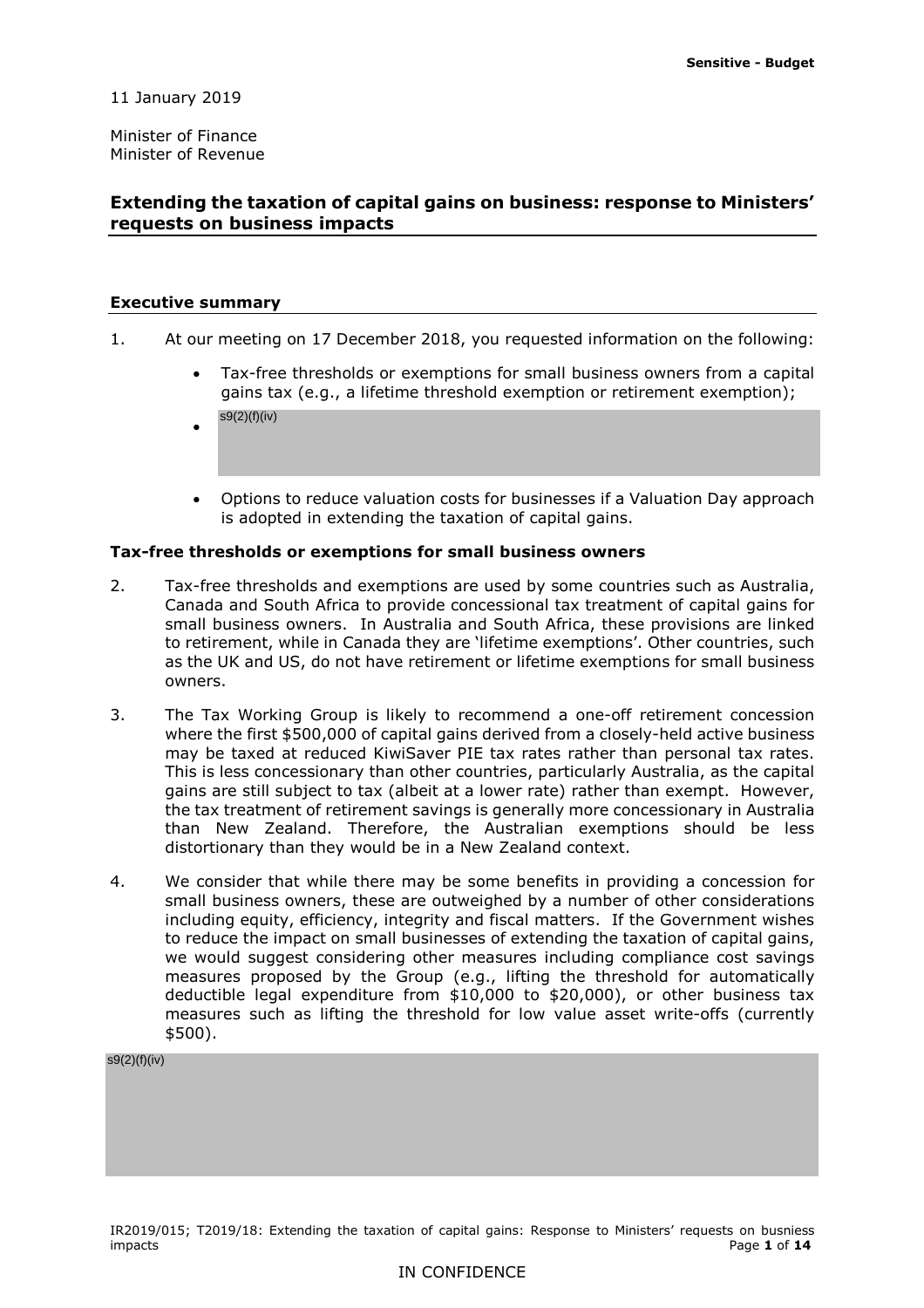### **Valuation costs for businesses**

 taxation of capital gains. 7. Like Ministers, the Tax Working Group has been cognisant of striking a balance between accurate valuations and reasonable compliance costs for taxpayers in valuing their assets. Officials are considering a range of valuation methods taxpayers could use to value their businesses to help reduce compliance costs. Some business owners may wish to get their businesses professionally valued. However, alternative low cost options could be made available, such as (a) straightline valuation; (b) using the values from existing accounting standards; and (c) valuation proxies that have been adopted by other countries transitioning into the

### **Updated revenue estimate**

- the five years. 8. Officials have revised down the projected revenue from taxing capital gains more comprehensively. Officials previously provided an estimate that taxing capital gains would raise approximately \$10 billion over the first five years following introduction (T2018/3348, IR2018/763 refers). The estimated revenue is now \$8.3 billion over
- 9. The revised estimate is a result of additional information received by officials and refinement of the modelling approach. The estimate is still higher than the revenue estimate provided in the Tax Working Group's interim report (\$7.7 billion over the first five years).

### **Next steps**

- 15 January 2019. 10. We propose to discuss the contents of this report with you at our meeting of Tuesday
- the Tax Working Group's recommendations in their final report. 11. We are preparing a comprehensive briefing report for 29 January 2019 covering all the Tax Working Group's recommendations in their final report.<br>IR2019/015; T2019/18: Extending the taxation of capital gains: Response to Ministers' requests on busniess<br>IR2019/015; T2019/18: Extending the taxation of capi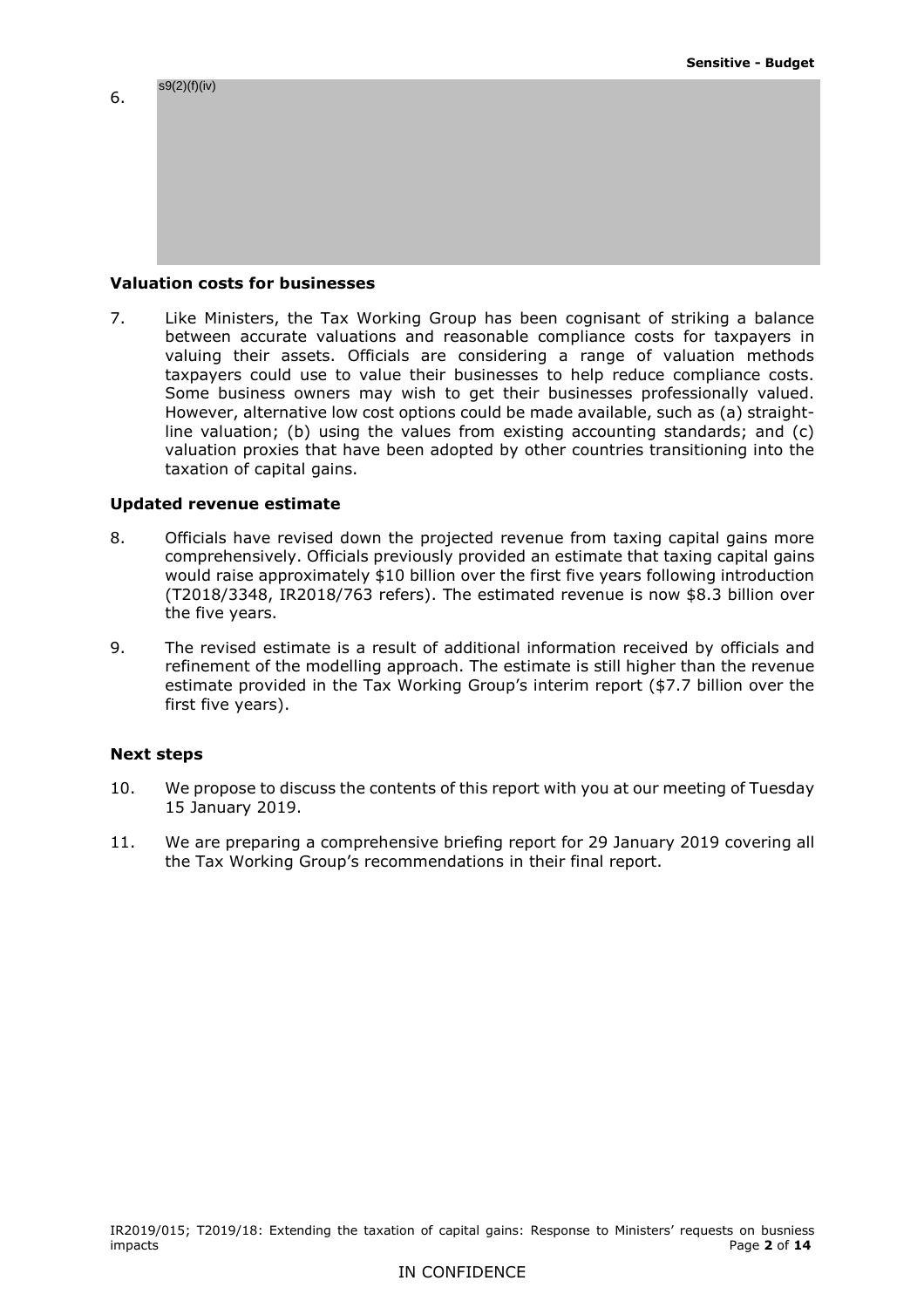### **Recommended action**

We recommend that you:

12. **Note** the contents of this report.

Noted Noted

13. **Agree** to discuss the contents of this report with officials on Tuesday 15 January 2019.

Agreed/Not agreed

Agreed/Not agreed

**Mark Vink Emma Grigg** 

Manager **Policy Director** Policy Director The Treasury **Policy and Strategy, Inland Revenue** 

### **Hon Grant Robertson Hon Stuart Nash**

Minister of Finance Minister of Revenue / /2019 / /2019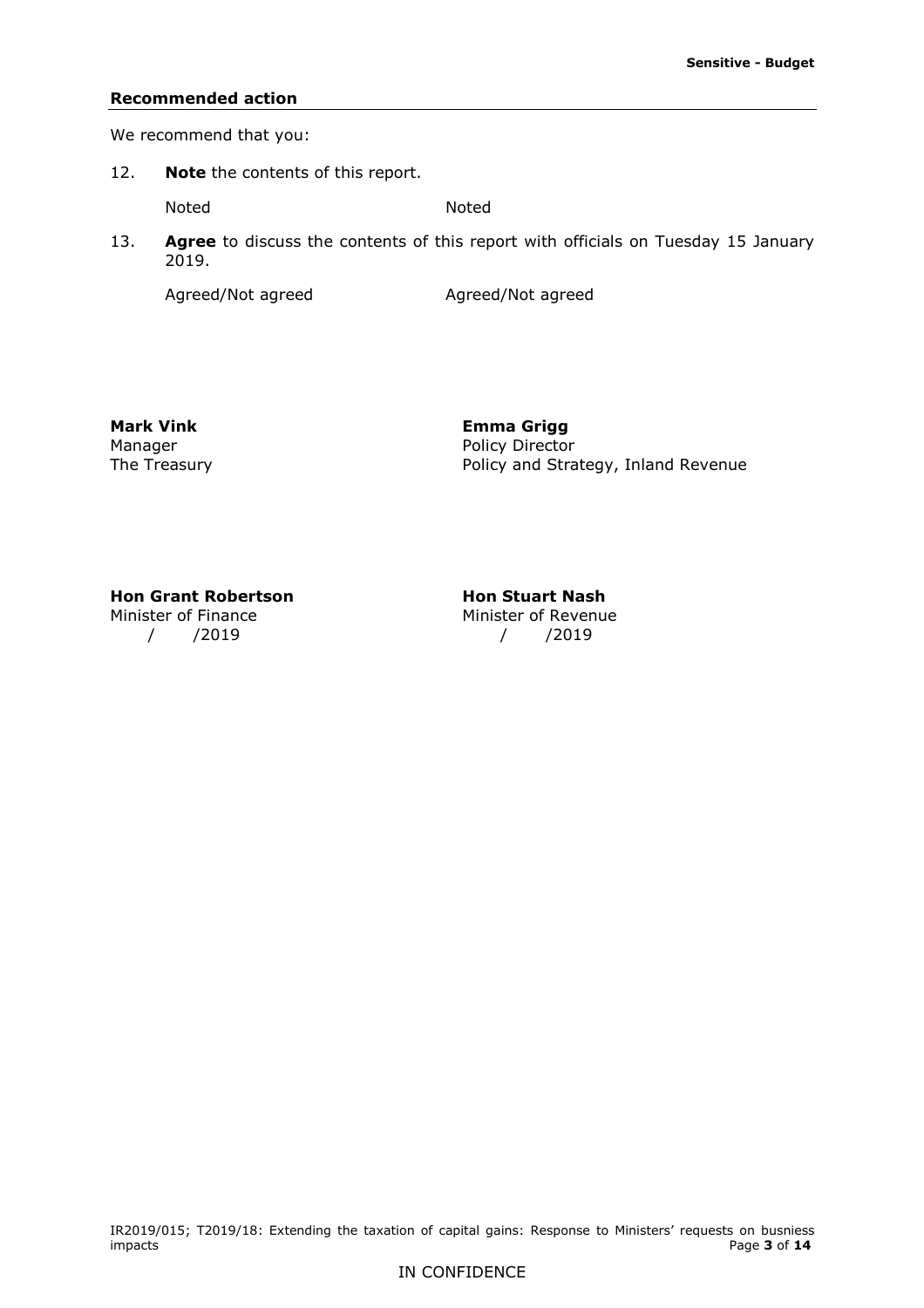### **Background**

- report to the Government in late January 2019. To help prepare you for the initial advice on potential tax reforms. 14. The Tax Working Group (hereafter referred to as the Group) will provide its final decision-making process that will follow the final report, we provided you with our joint report of 14 December 2018 (T2018/3429, IR 2018/800 refers) outlining our
- 15. At the meeting on 17 December 2018 to discuss the joint report of 14 December 2018, you requested information on the following:
	- • Tax-free thresholds or exemptions for small business owners from a capital Canada. gains tax (e.g., a lifetime threshold exemption or retirement exemption), similar to what has been adopted in some countries such as Australia and
	- $s9(2)(f)(iv)$
	- is adopted in extending the taxation of capital gains. • Options to reduce valuation costs for businesses if a Valuation Day approach
- on the revised estimate of the revenue from extending the taxation of capital gains. 16. We have prepared this report to address these points. We also provide an update

### **Tax-free threshold for small business owners**

- thresholds through either (a) lifetime exemptions; or (b) retirement exemptions. 17. Some countries with comprehensive capital gains tax regimes have tax-free
- thresholds through either (a) lifetime exemptions; or (b) retirement exemptions. 18. We summarise how these thresholds/exemptions generally work and the extent to Kingdom, the United States, Canada and South Africa) below. We then outline a which they have been adopted by five other countries (Australia, the United similar concession that we expect to be proposed by the Group and some factors to consider in whether to adopt such an exemption or concession.

### *Lifetime and retirement exemptions*

- (accumulated across the taxpayer's life). 19. Under a lifetime exemption, small business owners are not taxed on any capital gains until their gains exceed the level of the threshold for the exemption
- gains realised for retirement. There is generally a minimum age at which the retirement exemption can apply plus other conditions such as the period of time over which the owner must have owned the business. 20. Under a retirement exemption, small business owners are not taxed on any capital
- gains are not taxed if they are under the threshold. 21. The retirement exemption can be combined with a lifetime exemption such that the
- [C] for Australia, Canada and South Africa. 22. Table 1 summarises our understanding of the lifetime and retirement exemptions in five other countries that have generally been referred to in the Secretariat reports to the Group. Further detail on the exemptions are provided in Appendices [A] to [C] for Australia, Canada and South Africa.<br>IR2019/015; T2019/18: Extending the taxation of capital gains: Response to Ministers' requests on busniess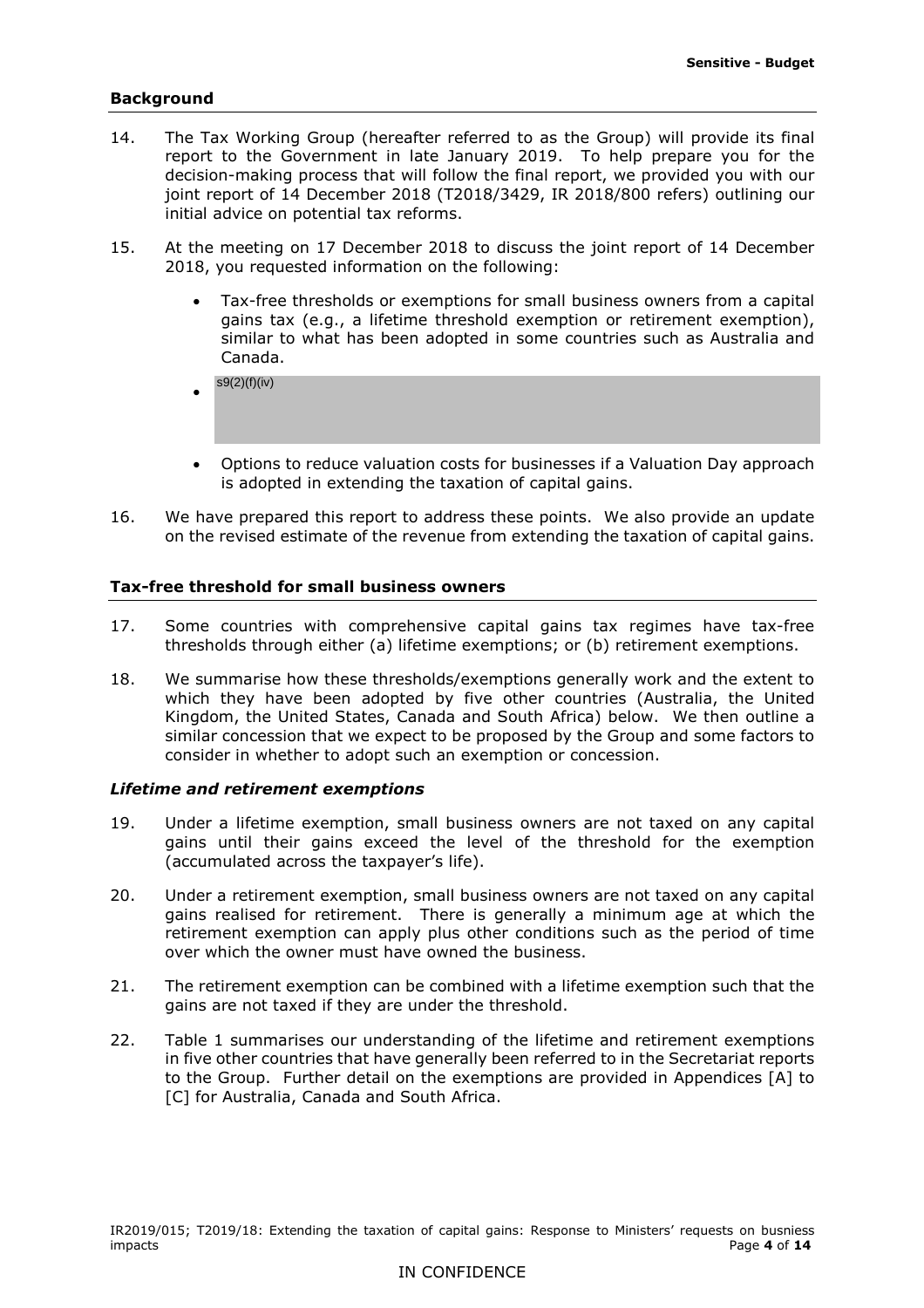| Country         | <b>Exemption</b><br>(Yes/No) | <b>Summary</b>                                                                                                                                                                                                                                                                                                                                                                                                                                                                     |
|-----------------|------------------------------|------------------------------------------------------------------------------------------------------------------------------------------------------------------------------------------------------------------------------------------------------------------------------------------------------------------------------------------------------------------------------------------------------------------------------------------------------------------------------------|
| Australia       | Yes                          | Retirement exemption of A\$500k (NZ\$530k) for gains from<br>small business active assets. If the small business owner is<br>under 55, the exempt gain must be paid into a complying<br>superannuation fund or retirement savings account to qualify.<br>Australia also has a separate retirement exemption for sales<br>of active assets that have been owned by a small business for<br>at least 15 years, provided the owner is at least 55 or is<br>permanently incapacitated. |
| UK              | No                           |                                                                                                                                                                                                                                                                                                                                                                                                                                                                                    |
| US              | No                           |                                                                                                                                                                                                                                                                                                                                                                                                                                                                                    |
| Canada          | Yes                          | Lifetime exemption of C\$848k (NZ\$950k) for gains from small<br>business corporation shares. C\$1m (NZ\$1.1m) for gains from<br>farm and fishing property. The exemptions are not cumulative<br>so an individual can never be exempt on more than C\$1m of<br>capital gains.<br>Canada applies half-inclusion to capital gains so a C\$1m<br>exemption would exempt \$500k of taxable gains.                                                                                      |
| South<br>Africa | Yes                          | Retirement exemption of R1.8m (NZ\$200k) for gains from<br>small business active assets (or shares in small businesses to<br>the extent the business has active assets) for retirement (the<br>small business owner must be at least 55).                                                                                                                                                                                                                                          |

# **Table 1: Lifetime and retirement exemptions in other countries**

# *Group recommendation*

- PIE tax rates (i.e., 5.5%, 12.5% and 28%) that are being proposed by the Group. 23. We understand the Group is likely to recommend a one-off retirement concession for taxpayers that have owned a closely-held active business for a certain period of time (e.g., 15 years) and sell that business once they reach a certain age (e.g., 60). Rather than exempt the capital gain, we understand the concession is that the first \$500,000 of any capital gain from the sale will be taxed at reduced KiwiSaver
- 24. While this is less concessionary that the Australian retirement exemptions in Table retirement through tax preferred superannuation funds. $1$ 1, the tax treatment of retirement savings is generally more concessionary in Australia than in New Zealand. Therefore, the Australian retirement exemptions are likely to be less distortionary than they would be in New Zealand, as the exemptions can help ensure that taxpayers who save for their retirement through their small business are not disadvantaged compared to other taxpayers who save for their

### *Factors to consider in deciding whether to adopt a lifetime or retirement exemption or concession*

25. There are a number of factors to consider in deciding whether to adopt a lifetime or retirement exemption or concession. The primary benefit is that it reduces the tax on small business owners and helps preserve the savings of those who fund their

  $<sup>1</sup>$  For example, concessional contributions into a complying superannuation fund are taxed at 15% in the fund;</sup> complying superannuation funds' earnings are taxed at 15%; complying superannuation funds' income from assets held to support retirement phase income streams is exempt; and concessional tax rates and tax offsets apply to lump sum and income stream payments from complying superannuation funds.

IR2019/015; T2019/18: Extending the taxation of capital gains: Response to Ministers' requests on busniess impacts Page **5** of **14**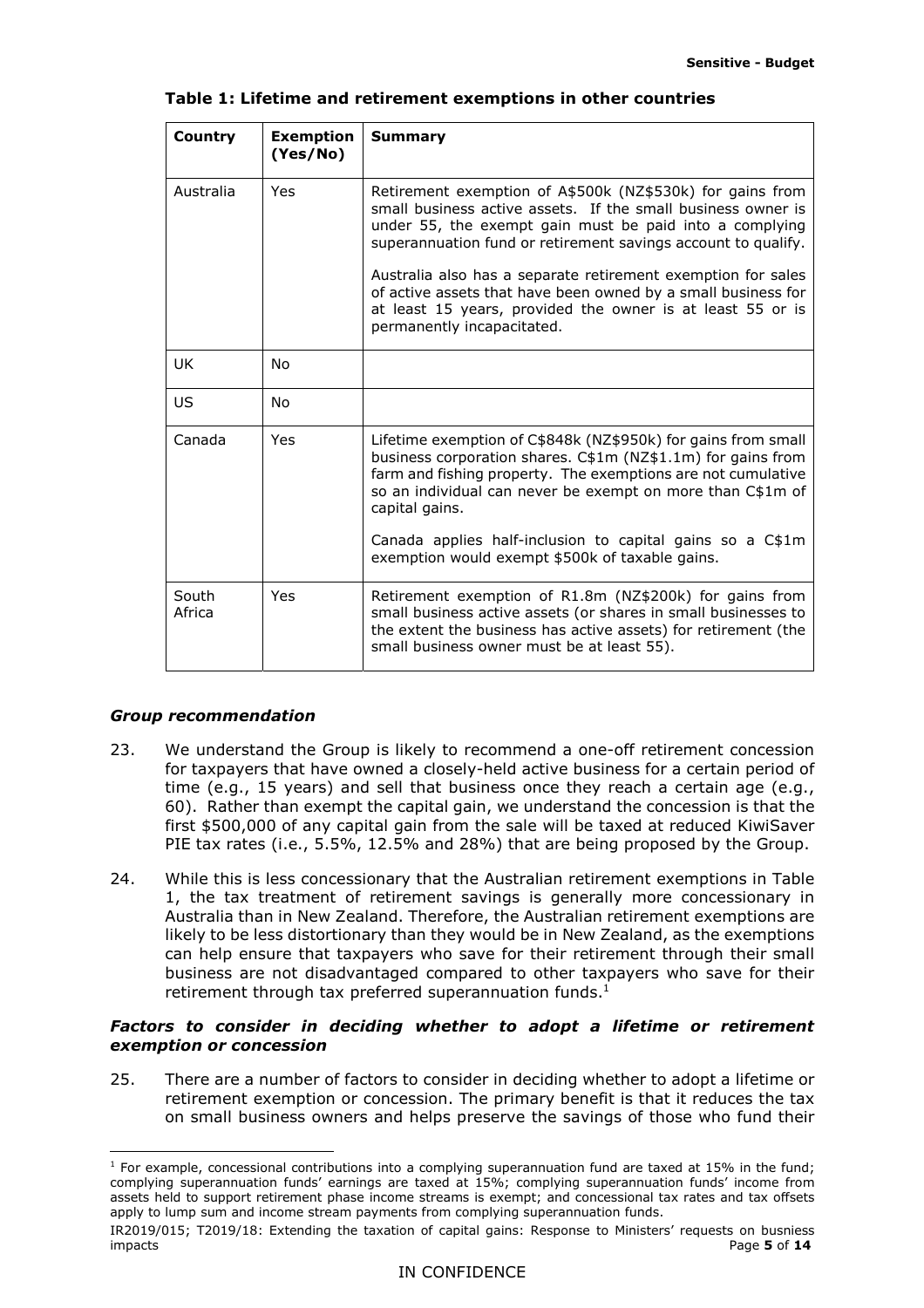taxation of capital gains, reducing their compliance costs. retirement by selling their small businesses. Lifetime or retirement exemptions, depending on their design, could also remove many small business owners from the

- 26. However, this needs to be weighed against a number of other considerations including:
	- shares, rental property or term deposits may be perceived to be unfair. Whether a retirement concession increases or reduces fairness will depend on how consistently it treats small business owners relative to other taxpayers. • *Reduced fairness.* Providing a lifetime exemption for saving through a small business but not for other types of savings such as in managed funds, listed
	- • *Reduced efficiency.* Small business tax exemptions may incentivise some from growing beyond a certain point if larger businesses do not qualify for the undesirable behaviour. For example, some businesses may be dis-incentivised exemption, or the business owners may be incentivised to sell a business before it becomes so large that it ceases to qualify for the exemption.
	- complexity and integrity issues. • *Increased complexity and reduced integrity.* Complexity is increased by additional rules required to determine which businesses and assets are eligible for the concession. Moreover, the experience in Australia and Canada is that some high-wealth taxpayers have been able to structure their arrangements to qualify for small business exemptions. All the Australian practitioners we spoke to expressed concern with Australia's small business concessions due to the
	- *Increased compliance costs.* Because of the increased complexity, compliance costs may not be reduced as small business owners may still need to calculate their capital gains and keep track of the use of the lifetime limit over time. If the objective is to reduce compliance costs it is usually better to make the general tax rules as simple as possible, rather than enacting a special concession for small businesses.
	- revenue can increase the ratio of compliance costs to revenue raised. • *Reduced revenue.* Exemptions would reduce the revenue collected from the tax. While a small business exemption may seem relatively minor, it may become harder to justify not providing other exemptions or concessions if there is a small business exemption. Both increased compliance costs and reduced
- 27. The relative importance of the factors noted above will depend on the design of the exemption. We can provide further information on lifetime threshold and retirement exemptions if helpful.
- exemption for small business owners, these are likely to be outweighed by other considerations including equity, efficiency and integrity concerns. If the Government wishes to reduce the impact on small businesses of extending the taxation of capital legal expenditure from \$10,000 to \$20,000), or other business tax measures such as lifting the threshold for low value asset write-offs (currently \$500). 28. Overall, we consider that while there may be some benefits in providing an gains, we would suggest considering other measures including compliance cost savings measures proposed by the Group (e.g., lifting the threshold for deductible

| s9(2)(f)(iv) |                                                                    |
|--------------|--------------------------------------------------------------------|
|              |                                                                    |
|              |                                                                    |
|              |                                                                    |
|              |                                                                    |
|              |                                                                    |
|              |                                                                    |
|              |                                                                    |
|              |                                                                    |
|              | Note: Pages 7 to 8 have been removed under section 9(2)(f)(iv) OIA |
|              |                                                                    |

IR2019/015; T2019/18: Extending the taxation of capital gains: Response to Ministers' requests on busniess impacts Page **6** of **14**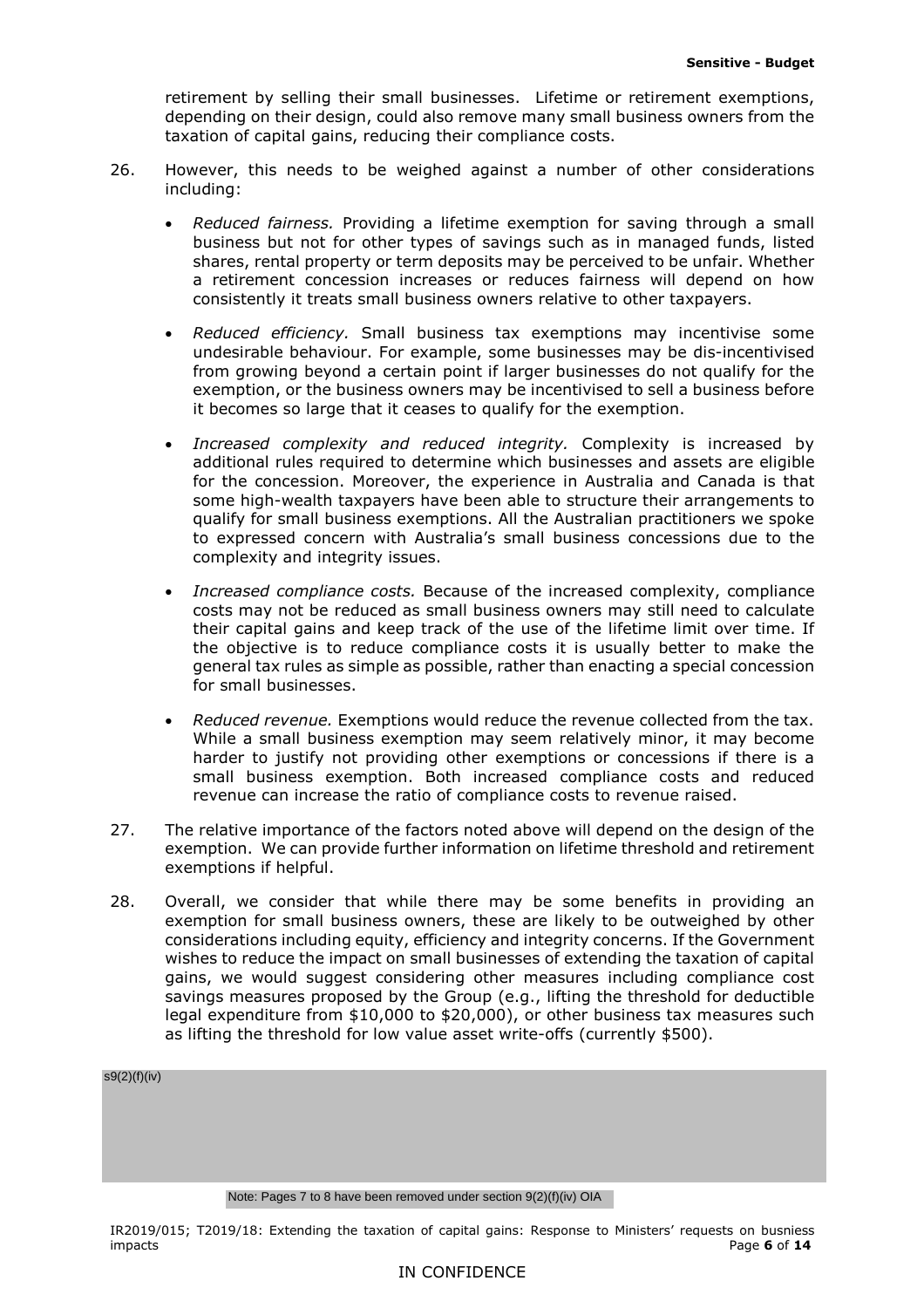# 47  $s9(2)(f)(iv)$ 48.

# **Valuation costs for businesses**

- 49. You have asked for options to reduce valuation costs for businesses if a Valuation summary of the high level thinking to date below. Day approach is adopted in extending the taxation of capital gains. This concern is shared with the Group. Officials' work is ongoing on this matter but we provide a
- 50. In brief, we are considering a range of valuation methods taxpayers could use to value their businesses. Some business owners may wish to get their business professionally valued. However, alternative low cost options could be made available, such as:
	- made available to assist taxpayers;<sup>2</sup> • *Straight-line valuation –* the value of an asset on Valuation Day is determined by pro-rating the asset's change in value over the time it has been held. This method requires very little information and an online calculator could also be
	- *Existing reporting standards* International Financial Reporting Standards (IFRS) require business assets to be valued at a fair market value. If a business uses IFRS, the value on Valuation Day could be the value adopted under those standards; and/or
	- • *Valuation proxies* we are exploring whether certain proxies could be used to type of business, and business assets that can be easily valued. $3$ help determine the value of a business, such as discounted sale price, turnover,
- 51. While a professional valuation is likely to be the most accurate method of valuing a business, it may come at a greater cost to the taxpayer. Other methods by contrast may represent a lower cost to the taxpayer but may less accurately represent the associated capital gain or loss incurred.
- 52. The advantage in allowing taxpayers to select the most suitable method to value their particular business is that it would allow taxpayers to weigh-up trade-offs such as cost, accuracy and simplicity.

<sup>&</sup>lt;sup>2</sup> South Africa used straight-line valuation as their default valuation method when they introduced their capital gains tax.

 as Valuation Day and the capital gains tax is then calculated on the remaining 80%.  $3$  South Africa allows business owners to treat 20% of the proceeds of sale to be treated as the value of the asset

IR2019/015; T2019/18: Extending the taxation of capital gains: Response to Ministers' requests on busniess impacts Page **9** of **14**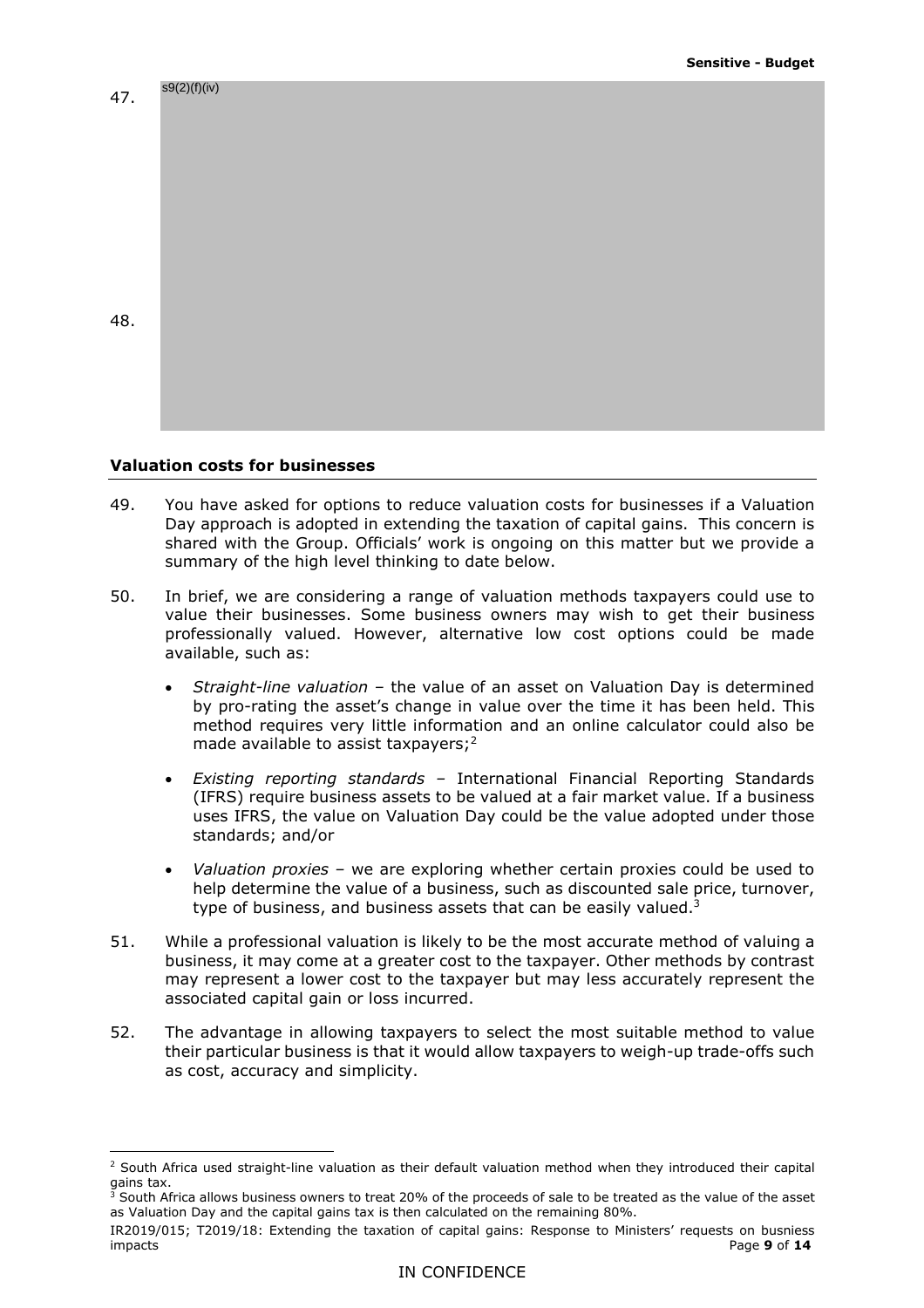53. We will report to you on this matter again as the broader workstream of extending the taxation of capital gains develops.

### **Updated revenue estimate**

- the five years. We briefed the Group on these revisions on 19 December 2018. 54. Officials have revised down the projected revenue from taxing capital gains more comprehensively. Officials previously provided an estimate that taxing capital gains would raise approximately \$10 billion over the first five years following introduction (T2018/3348, IR2018/763 refers). The estimated revenue is now \$8.3 billion over
- 55. This revised estimate is a result of additional information received by officials and refinement of the modelling approach. In particular the reasons for the changed revenue estimate are:
	- Better data:
		- o The Secretariat has obtained better data regarding average holding periods for land in New Zealand. The previous holding period data being used by the Secretariat had some low quality data that reduced the average holding period.
		- in holding periods between Australia and New Zealand.  $\circ$  The Secretariat has updated the behavioural assumptions for the "lockin effect" (how much longer people will likely hold property for as a result of taxing capital gains). This assumption is now based off the difference
	- Refinement of modelling:
		- for residential property on sale. o Rental loss ring-fencing is now built into the projection so that ringfenced losses are assumed to be able to be offset against capital gains
		- $\circ$  Second homes are now included in the revenue projection
- 56. The revised estimate will be included in the Tax Working Group's final report. The estimate is still higher than the revenue estimate provided in the Group's interim report (\$7.7 billion over the first five years).
- buildings) as well. This is set out in the following graph. 57. The better data and modelling refinement have resulted in related changes to the fiscal estimate of some of the revenue-negative measures (e.g., depreciation on buildings) as well. This is set out in the following graph.<br>IR2019/015; T2019/18: Extending the taxation of capital gains: Response to Ministers' requests on busniess<br>IR2019/015; T2019/18: Extending the taxation of capital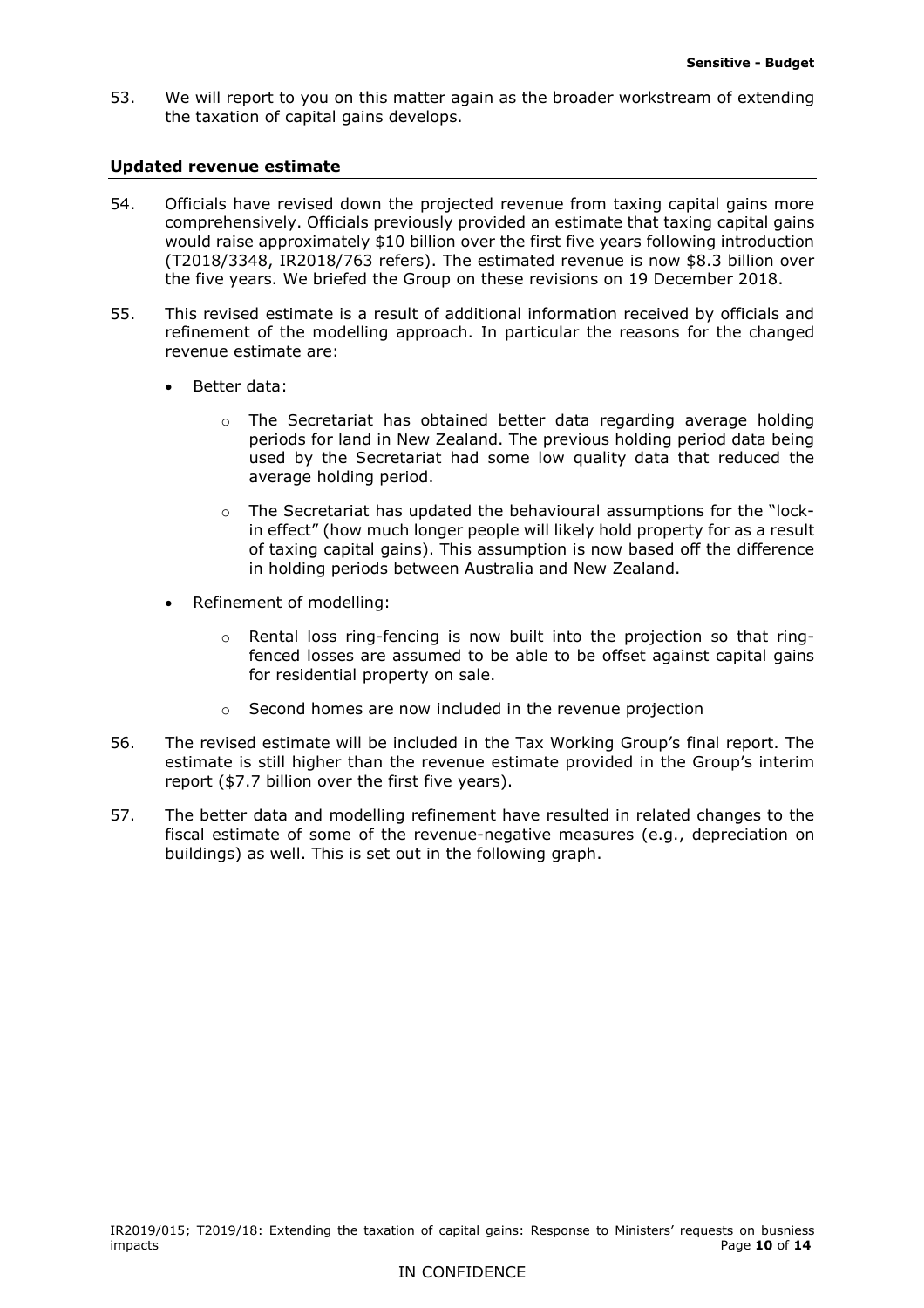**Sensitive - Budget** 



### **Next steps**

- 58. Officials propose to discuss the contents of this report with you on Tuesday 15 January 2019.
- 59. We will report to Ministers again on 29 January 2019 when we provide the Tax Working Group's final report.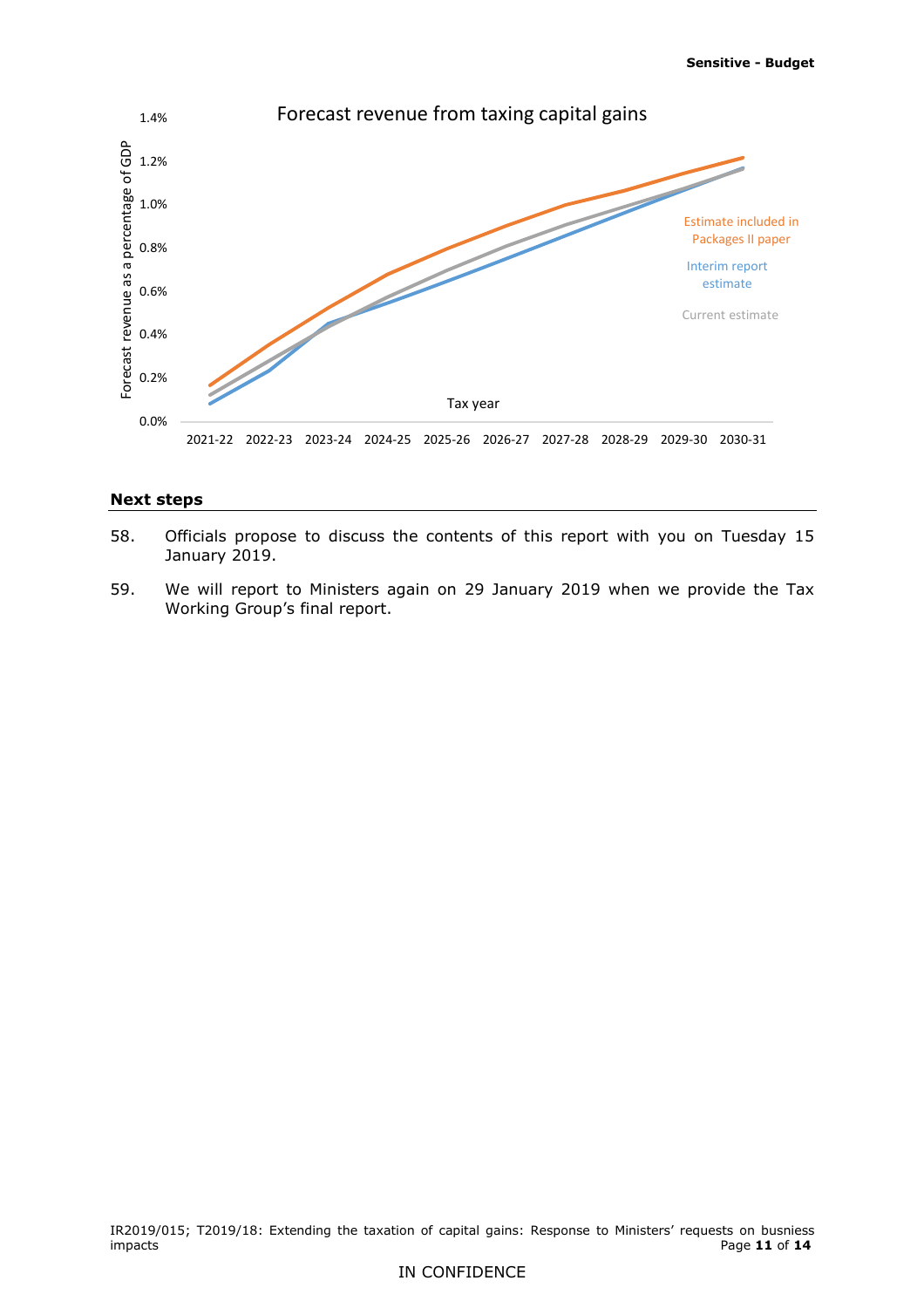# **APPENDIX A: AUSTRALIAN EXEMPTIONS**

Australia has two capital gains tax ("CGT") lifetime threshold/retirement exemptions for small businesses:4

- • **Retirement exemption for 15 year assets**. A capital gain from the sale of an active asset that has been continuously owned by a small business for at least 15 years is exempt, provided the business owner is aged 55 or over and is retiring or is permanently incapacitated.
- **Retirement exemption up to AU\$500,000 lifetime limit.** Capital gains from the sale of small business active assets are exempt up to a lifetime limit of AU\$500,000 (approximately NZ\$530,000). If the small business owner is under 55, the exempt amount must be paid into a complying superannuation fund or a retirement savings account to qualify.

The tax treatment of retirement savings is generally more concessionary in Australia than in New Zealand, so Australia's exemptions are less distortionary in that context.

### **Basic conditions of the concessions**

The concessions are only available to "small businesses" that sell "active assets":

- net CGT assets. In applying these thresholds, the turnover and assets of accordance with their directions or wishes) are added together. • **Small businesses**. The business must have less than AU\$2m (approximately NZ\$2.1m) of annual turnover and less than AU\$6m (approximately NZ\$6.3m) of commonly-controlled businesses (40% or more common ownership) and affiliates (another business that the person does not control but is expected to act in
- course of carrying on a business, or if it is an intangible asset (for example, been an active asset for at least 7.5 years (if owned for more than 15 years), or • **Active assets***.* A CGT asset will be an active asset if it was owned or used in the goodwill) inherently connected with the business. To qualify, an asset must have half the period of ownership (if owned for fewer than 15 years). Shares in another closely-held company can qualify if the other company has 80% active assets. Depreciable property and trading stock do not qualify as they are not CGT assets.

<sup>4</sup> See <http://www.ato.gov.au/General/Capital-gains-tax/Small-business-CGT-concessions>/.

IR2019/015; T2019/18: Extending the taxation of capital gains: Response to Ministers' requests on busniess impacts Page **12** of **14**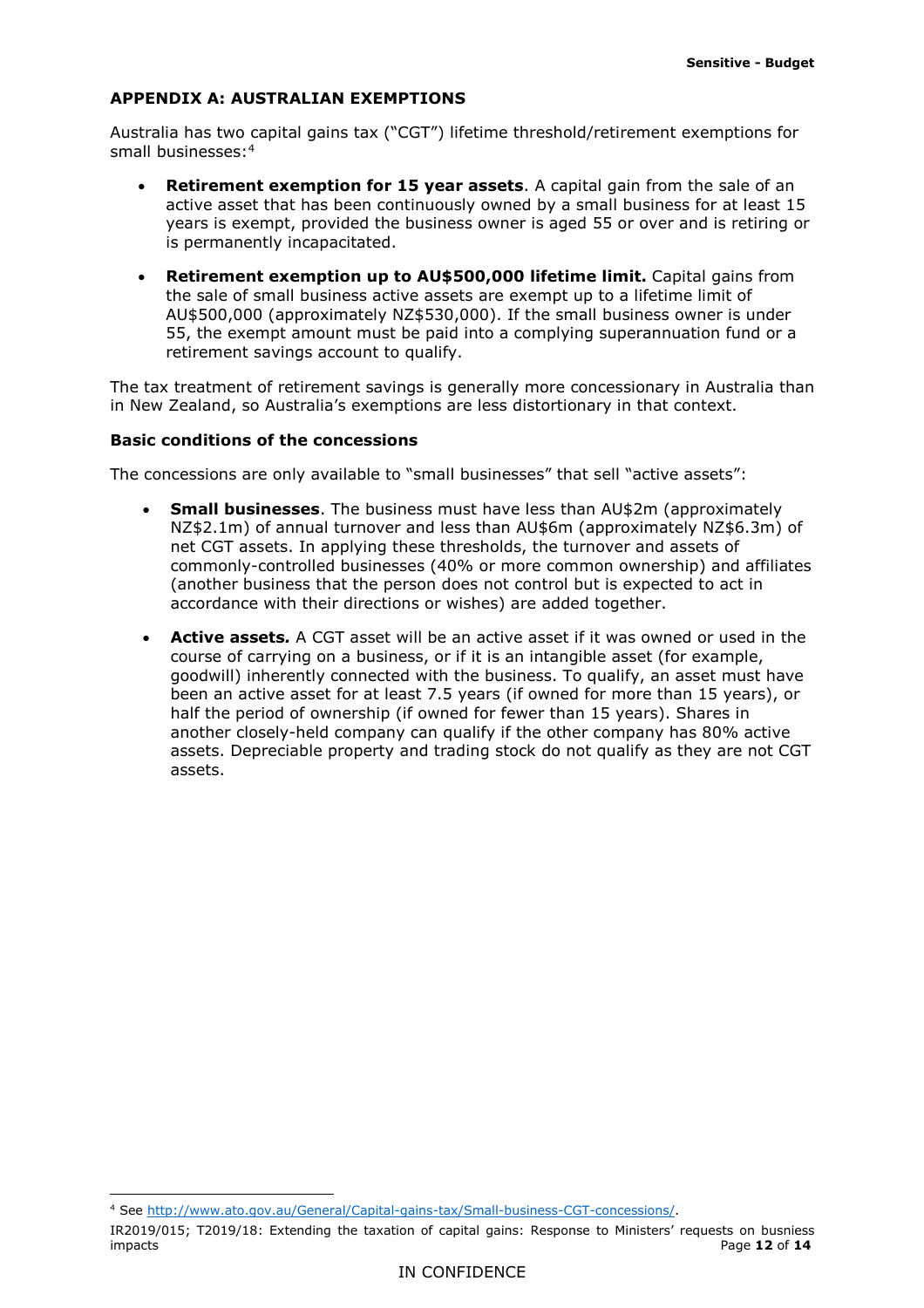# **APPENDIX B: CANADIAN EXEMPTIONS**

Canada has two small business lifetime threshold exemptions:

- The exemption is indexed to inflation. At least 90% of the market value of the (or certain associates) must have owned those shares, and more than 50% of the market value of the corporation's assets must have been used principally in an • **Lifetime exemption for small business corporation shares**.5 A lifetime exemption for gains of up to C\$848,252 in 2018 (approximately NZ\$950,000) is available to individuals selling shares in a "qualified small business corporation". corporation's assets must be "active assets", which are used mainly in an active business primarily in Canada. Examples of assets that may not qualify include rental property, stocks, and bonds (unless the stocks or bonds are in a connected corporation that is a small business corporation). In addition, during the 24 months before the sale of the small business corporation's shares, the individual active business carried on primarily in Canada.
- cumulative so the "additional exemption" for qualified farm and fishing property property (i.e. there will be no additional exemption). • **Increased lifetime exemption for qualified farm and fishing property.6**  The lifetime exemption for qualified farm and fishing property is effectively increased to C\$1m (approximately NZ\$1.1m), with similar conditions as the exemption for small business corporation shares. The exemptions are not in 2018 is C\$151,748 (being C\$1m less C\$848,252). The C\$1m amount is not indexed to inflation so, once the indexed exemption for small business corporations exceeds C\$1m, that limit will also apply to qualified farm and fishing

It should be noted that Canada applies half-inclusion to capital gains so a C\$1m exemption would exempt C\$500,000 of taxable gains.

 $\overline{5}$ 5 Canada Revenue Agency *Capital Gains 2017* (T4037) at <https://www.canada.ca/en/revenue>agency/services/forms-publications/publications/t4037.html.<br><https://www.canada.ca/en/revenue-agency/programs/about-canada-revenue-agency-cra/federal>-

fishing-property.html government-budgets/budget-2015-strong-leadership/lifetime-capital-gains-exemption-qualified-farm-

IR2019/015; T2019/18: Extending the taxation of capital gains: Response to Ministers' requests on busniess impacts Page **13** of **14**